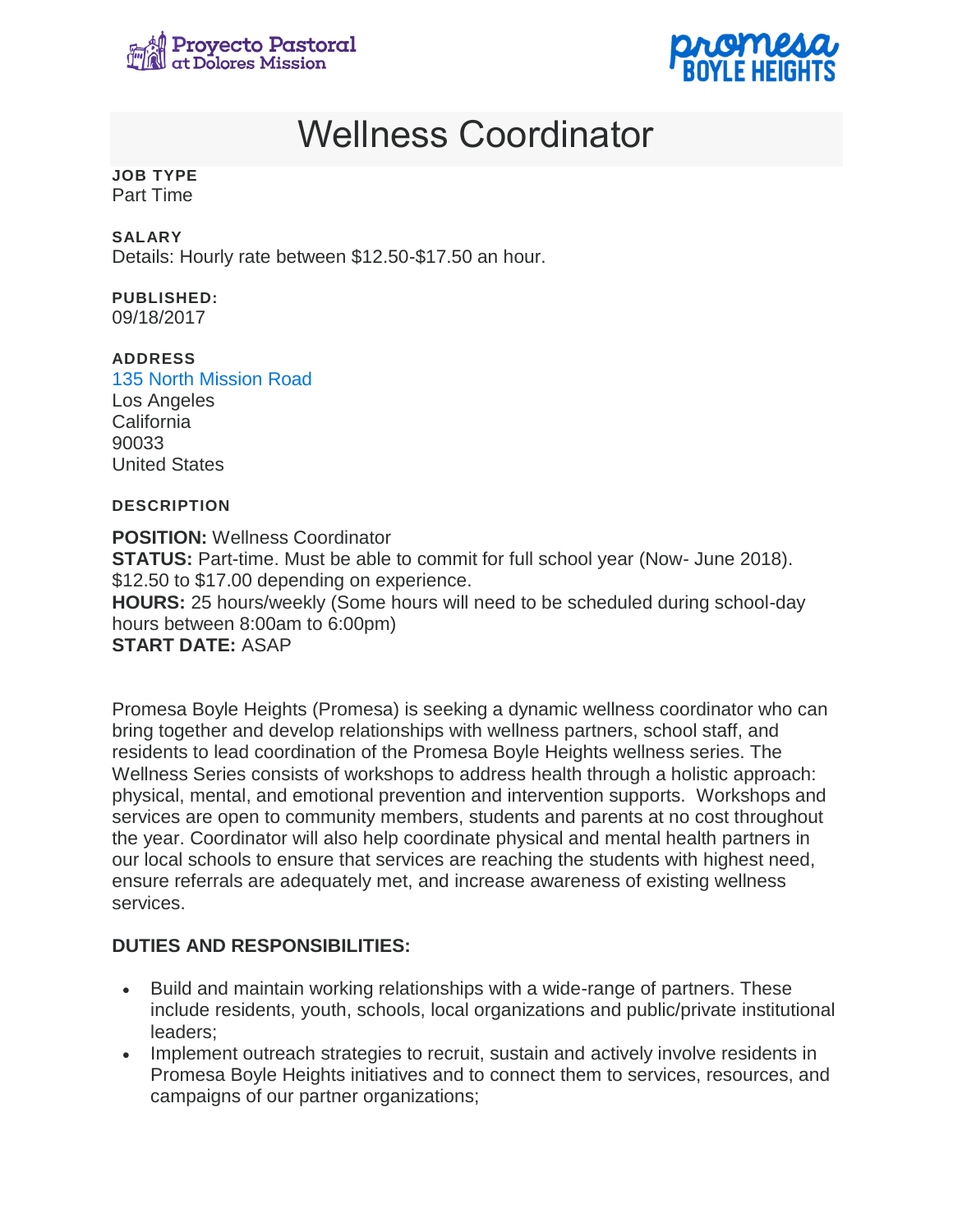



- Work with organizations and schools to coordinate and implement a Wellness Series that brings cohesion and access to a wide-range of wellness resources, including physical and mental health services, financial empowerment, legal services, and broad prevention and support services such as family communication, LGBTQ supports;
- Building and maintaining relationships with General Assembly, Steering Committee, and other Promesa BH Solution Teams;
- Attend Wellness related events, such as meetings, conferences with coalitions, alliances, and school district meetings;
- Help design and implement quantitative and qualitative evaluation and reporting tools;

# **Basic Qualifications**:

- A minimum of 2 years of community organizing experience. Knowledge of collective-impact models, community-school approaches;
- Ability to work autonomously and as a member of a team in a fast paced environment;
- Must be computer literate and have experience working with databases, word processing programs, spreadsheets, internet research programs and power point.
- Strong leadership abilities including an encouraging, motivating presence to help with conflict management, team building, goal-setting, prioritization and strategic planning;
- Ability to be flexible, resilient, & adaptable to changing dynamics;
- Experience with social media and content development is a plus;
- Spanish-speaking ability, experience working in nonprofits, and/or Boyle Heights lived experience is a BIG plus;

**To apply:** Please send a resume and cover letter with a salary history and a list of at least 2 references to [promesajobs@proyectopastoral.org](mailto:promesajobs@proyectopastoral.org) (add *Wellness Coordinator* on the subject line).

**Salary Range:** Hourly rate between \$12.50-\$17.50 an hour.

Applications will be accepted until position is filled. We encourage interested applicants to submit as soon as possible since we are aiming for the first round of interviews to begin on **September 27th.**

**Promesa Boyle Heights** is a passionate collaborative of residents, youth, schools, local organizations and public/private institutions working together to realize a vision where: 1) every child has an opportunity to learn, grow and succeed from cradle through college and career; 2) families can live a stable, healthy and fulfilling life; and 3) every individual is empowered to act and create a more just and interdependent community. For more information, visit: [www.promesaboyleheights.org.](http://www.promesaboyleheights.org/)